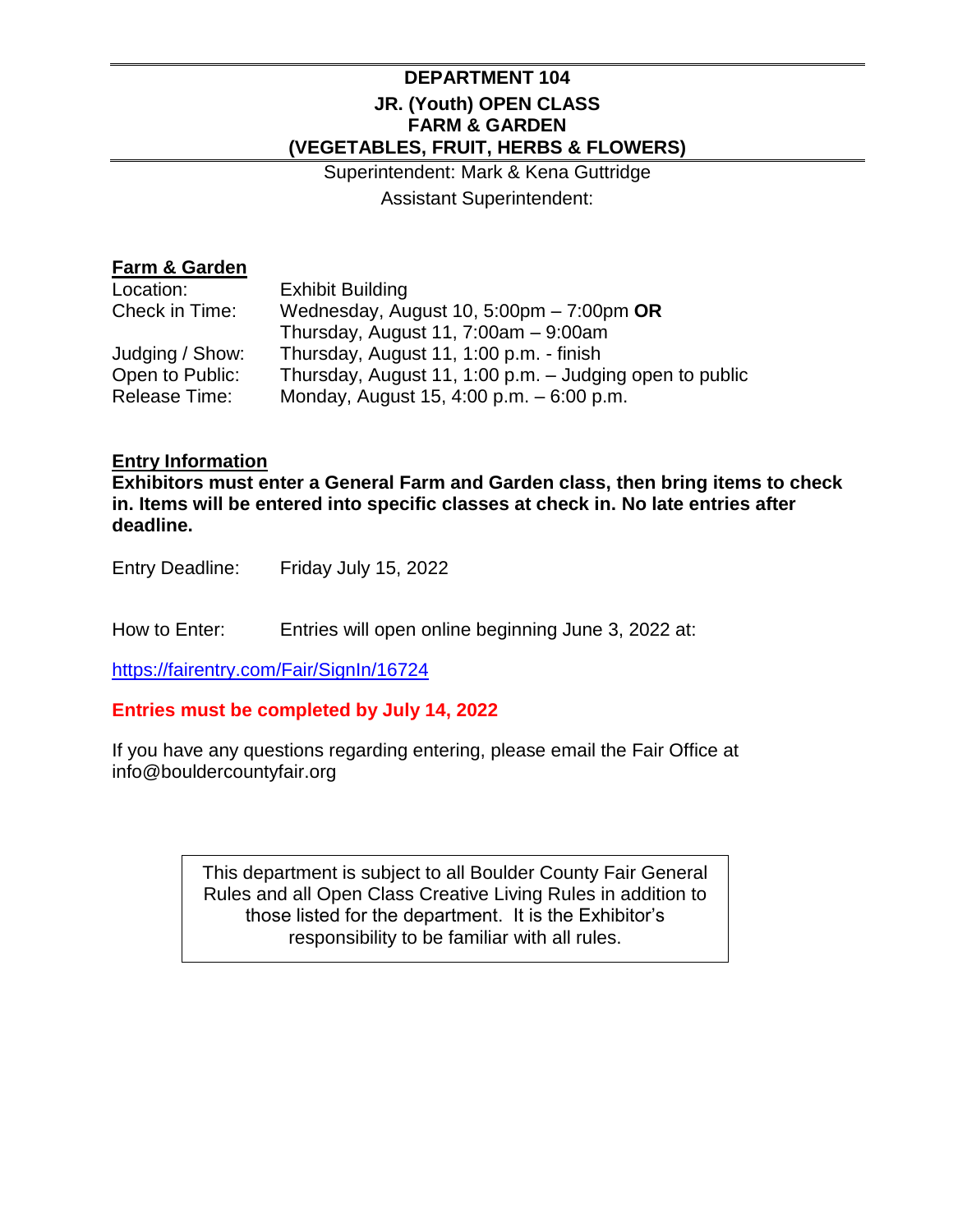# **RULES:**

- 1. Read Open Class Creative Living Rules and Boulder County General Rules and Regulations. It is the Exhibitor's responsibility to be familiar with all rules.
- 2. Exhibitors and the public are encouraged to watch the judging, but will not be permitted in the display area until judging is complete.
- 3. All non-perishable entries will be exhibited until they are released or Monday, August 15, 2022.. **Perishable entries may be disposed of throughout the week (display containers will be kept for pickup.** Final release and ribbon pick-up is Monday, August 15, 2022.
- 4. An exhibitor may not make more than one (1) entry of the same variety in a Class
- 5. Display trays are provided but exhibitors must bring their own containers (jars or vases) for herb and flour bouquets. Water is available in the Exhibit Building
- 6. This department is open to all youth 18 years and under as of December 31, 2021. Age MUST be specified on entry sheet to exhibit in Department 104.

# **Guidelines for exhibiting:**

- A. The Fruit, Herb and Vegetable, classes will be judged on: Freshness, uniformity in entry, flavor, color, texture/firmness & maturity, as applicable.
- B. For all classes, follow rules & instructions for specifics: Number needed, height, weight, diameter or length limits; trimmed or not; peeled; with or without stems.
- C. Limit one entry per individual per category.

# **AWARDS:**

1<sup>st</sup> Place winners of each category will be chosen. All first-place winners within a class compete for Champion and Reserve Champion.

# **CLASS 1: VEGETABLE CROPS**

### **Just enter this class one time if you want to bring vegetables to the fair. Then at check in, bring as many types of vegetables that you raised and we will put them in the correct category. (One entry per category)**

- a. Beans, Snap, 12 Each (with stems attached)
- b. Beets, 3 Each (no larger than 3" diameter with 1" top remaining, should be washed)
- c. Broccoli, 2 Heads
- d. Cabbage, 2 Heads
- e. Carrots, 6 Each (with 1" tops remaining, should be washed)
- f. Cucumbers, Pickling, 6 Each
- g. Cucumbers, Slicing, 3
- h. Eggplant Fruit, Asian, 3 Each (with calyx cap and  $\frac{1}{2}$ " stem)
- i. Eggplant Fruit, Italian, 2 Each (with calyx cap and  $\frac{1}{2}$ " stem)
- j. Garlic, Regular, 3 Bulbs (leaving 1" tops, do not peel, air dry)
- k. Kale, 6 Stalks (place in container of water)
- l. Melons, cantaloupe or muskmelon variety, 2 melons
- m. Onions, Round, 3 Each (leaving 1" tops, do not peel, air dry)
- n. Peppers, Chili Hot Variety, 6 Each (must taste hot, with stems attached)
- o. Peppers, Sweet Variety, 4 each (with stems attached)
- p. Potato Tubers, All Varieties, 6 Each (should be washed
- q. Radishes, 6 Each (with 1" tops remaining, should be washed)